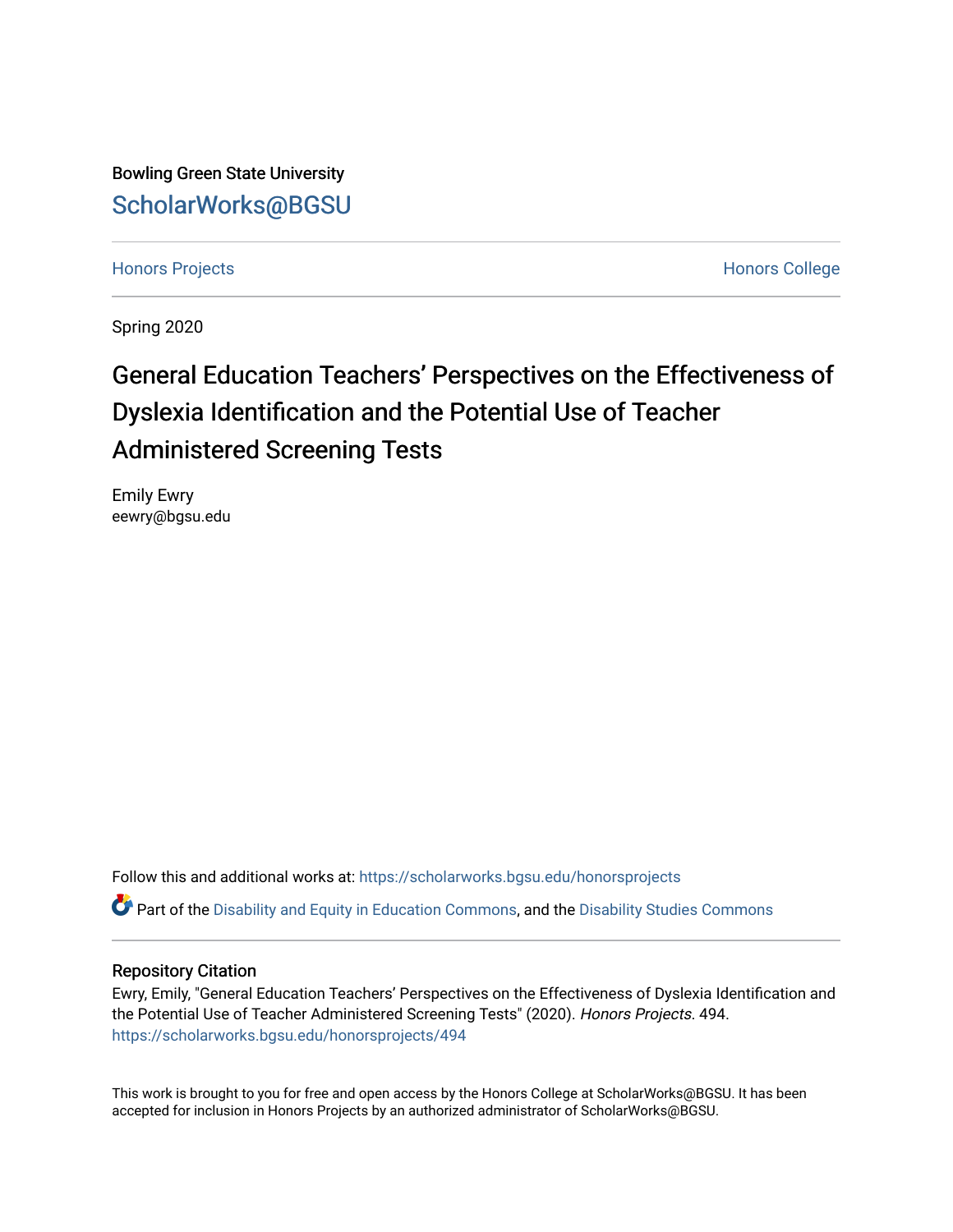General Education Teachers' Perspectives on the Effectiveness of Dyslexia Identification and the

Potential Use of Teacher Administered Screening Tests

Emily Ewry

Bowling Green State University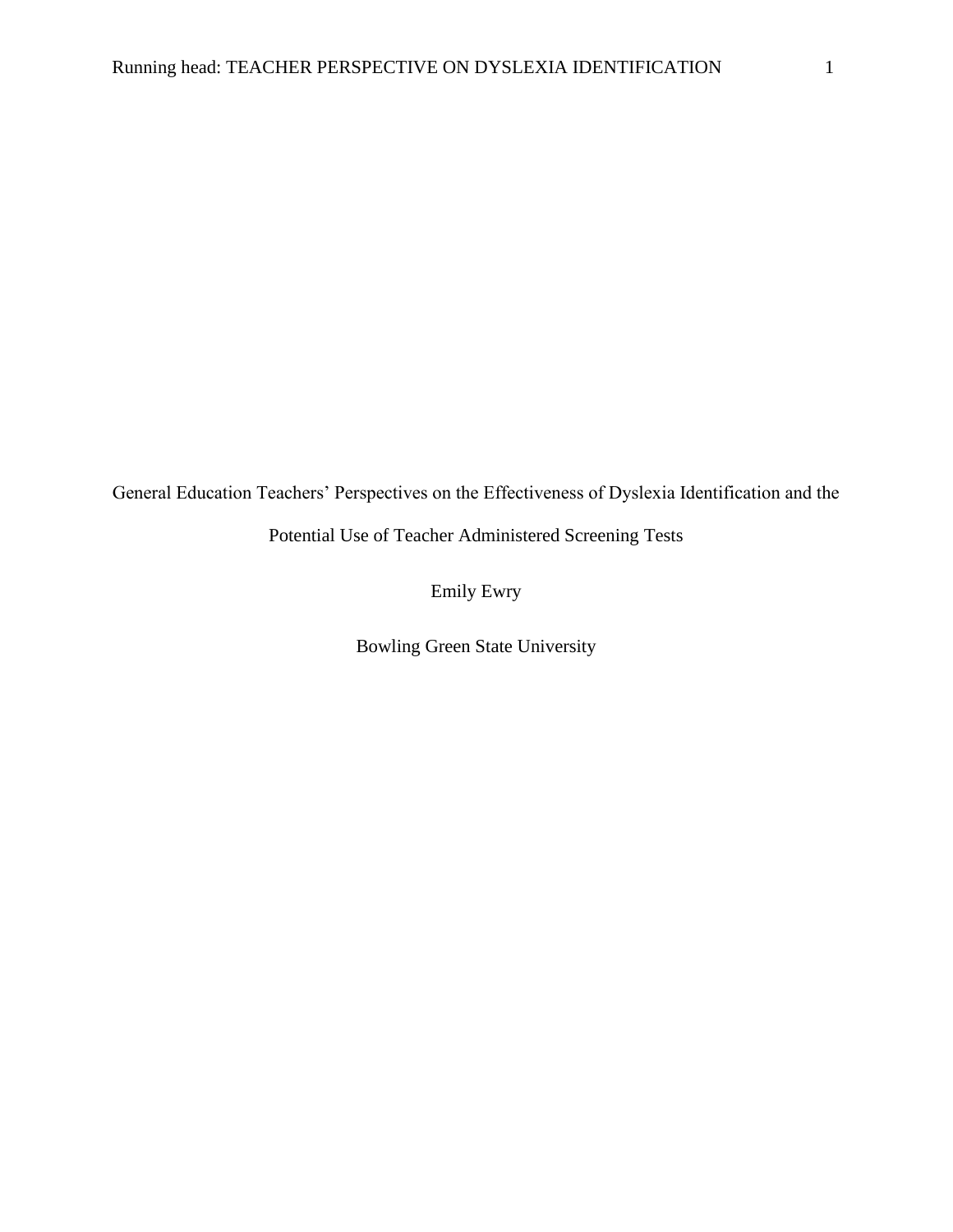### **Abstract**

Dyslexia is a learning disorder with symptoms that greatly impact students in educational settings and these impacts can extend beyond the walls of school into everyday life. Progress has been made to identify and accommodate more students with dyslexia, but students still are diagnosed late into their schooling or go undiagnosed. To evaluate this problem, this study was designed to turn to general education teachers in Ohio with a survey. The survey looks at general education teachers' knowledge on dyslexia and the dyslexia identification process, the impact undiagnosed dyslexia may or may not have in the classroom, and the teachers' opinions on the potential use of a teacher administered screening test to recommend students for further dyslexia assessment. This survey was not able to be administered due to unforeseen circumstances of COVID-19. However, this study is explained in great detail for potential replication of the study and to inspire further research on this topic.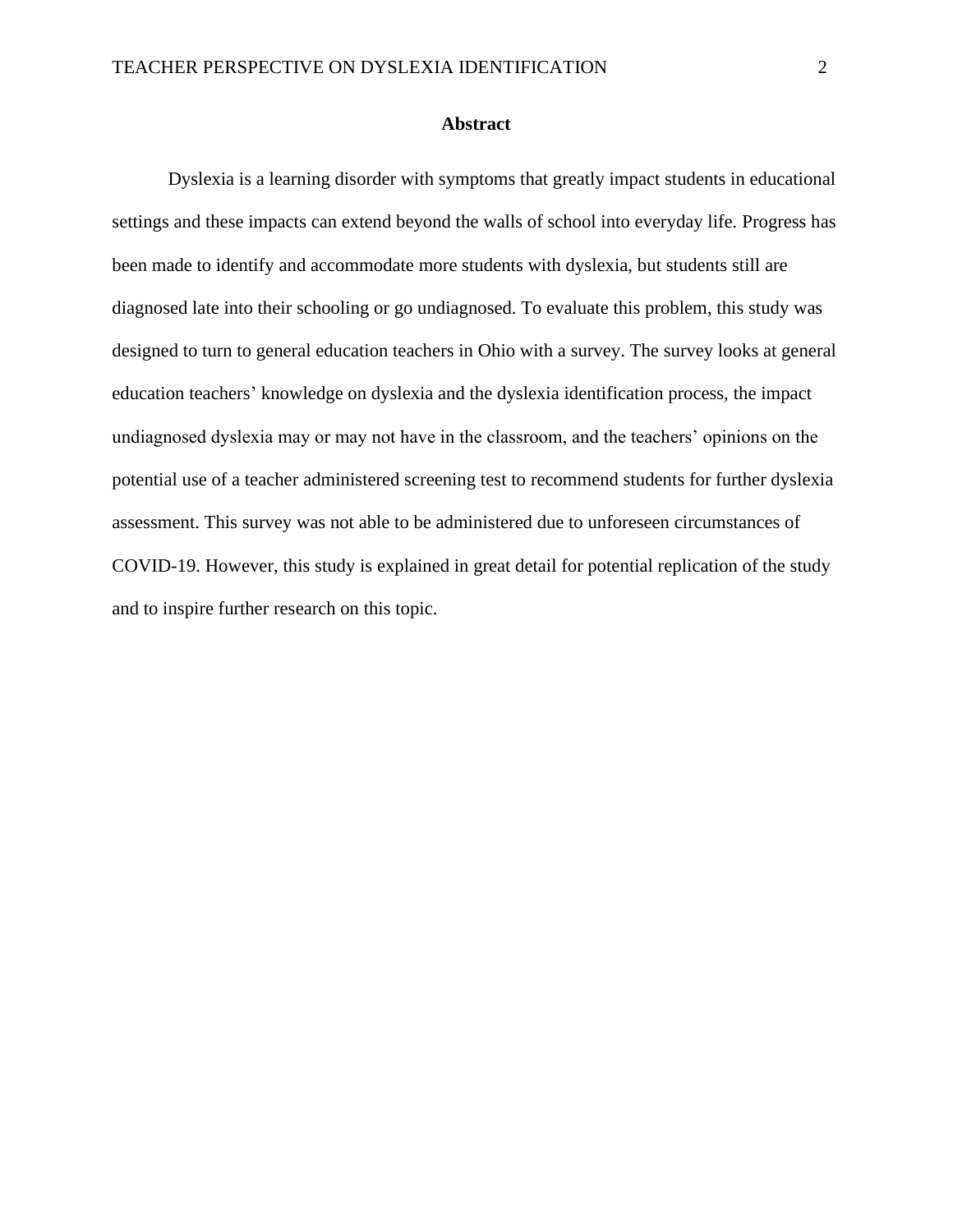# **General Education Teachers' Perspectives on the Effectiveness of Dyslexia Identification and the Potential Use of Teacher Administered Screening Tests**

Dyslexia is a well-known disorder that is commonly referenced in educational settings, popular culture, and everyday conversations. Despite the familiarity of the disorder, many still view dyslexia as a disorder in which those affected simply read numbers and letters backwards. Dyslexia involves much more than these symptoms. It is categorized as a specific learning disorder by the International Dyslexia Association (Phillips & Odegard, 2017) and is best defined as a language-based learning disorder resulting in literacy difficulties due to processing differences. Problems resulting from dyslexia include problems with decoding words, word recognition, reading comprehension, spelling difficulties, and writing difficulties (Handler, 2016). In addition to these symptoms, students with dyslexia tend to exhibit poor academic achievement, poor self-esteem, reduced chances of high school and college graduation, and potentially increased risk of incarceration when compared to students without dyslexia (B. Cassidy & L Cassidy, 2019). Dyslexia can have an impact on individuals that reaches far beyond schooling, and into everyday life. Dyslexia is the most prevalent learning disability (Handler, 2016) and therefore its impact on individual students, the classroom environment, and school systems should not be ignored.

The identification of dyslexia is not a process that can be perfectly laid out. There are many factors that can impact the identification and diagnosis processes, many individuals in collaboration during these processes, and steps that need to be taken. Parents or teachers may notice risk factors or signs for dyslexia. The dyslexia risk factors or signs should be noticed in school and the school should take appropriate steps to diagnose and/or accommodate the child. If this does not happen, and risk factors and symptoms are noticed first in the home, parents may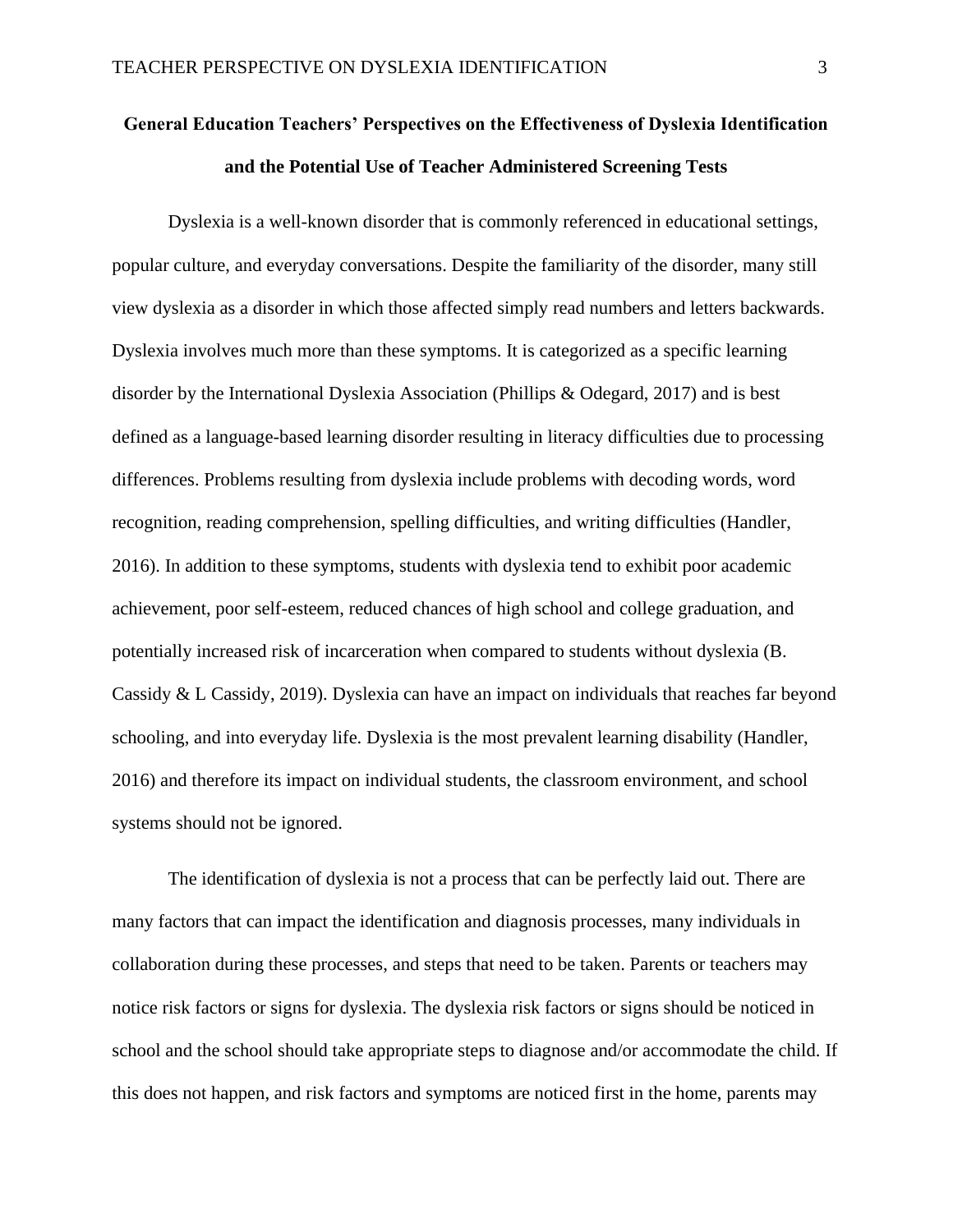have to initiate an assessment with the school or with a third party (Reid & Guise, 2019). In schools, children at risk are provided intervention to look for improvement before a formal evaluation is performed. Response-to-intervention measures (RTI) are used to determine if a child is responding to provided intervention. (Lindstrom 2018). If a student does not respond to intervention or is recommended for testing by the school or a third party, an assessment is done to determine a potential dyslexia diagnosis. This step within the process is important because the result of the assessment determines what services a student is eligible for. According to the Individuals with Disabilities Education Act (IDEA), a student must be identified as having a disability recognized by the IDEA and the student must demonstrate an emotional need for services (Lindstrom 2018).

Services provided by the school because of the assessment process can be very beneficial to dyslexic students and can help them succeed. Services for students with dyslexia are typically implemented through an individualized education program (IEP) or a 504 plan. Both can ensure that appropriate accommodations and modifications are put in place to help a child succeed despite their disability (California Department of Education, 2017). It is important for students with dyslexia to receive the appropriate services to help them succeed in school leading them to successful lives after schooling is completed. It has been shown that students diagnosed with dyslexia later have lower perceived general competence and lower perceived academic competence than those diagnosed with dyslexia earlier. It has also been shown that dyslexic students who are never identified have extremely low self-esteem, partially because they never received adequate services to help them succeed. (Battistutta, Commissaire, & Steffgen, 2018).

The importance of early identification and early intervention is not lost on school systems and states across the country, which continue to try to improve the dyslexia identification system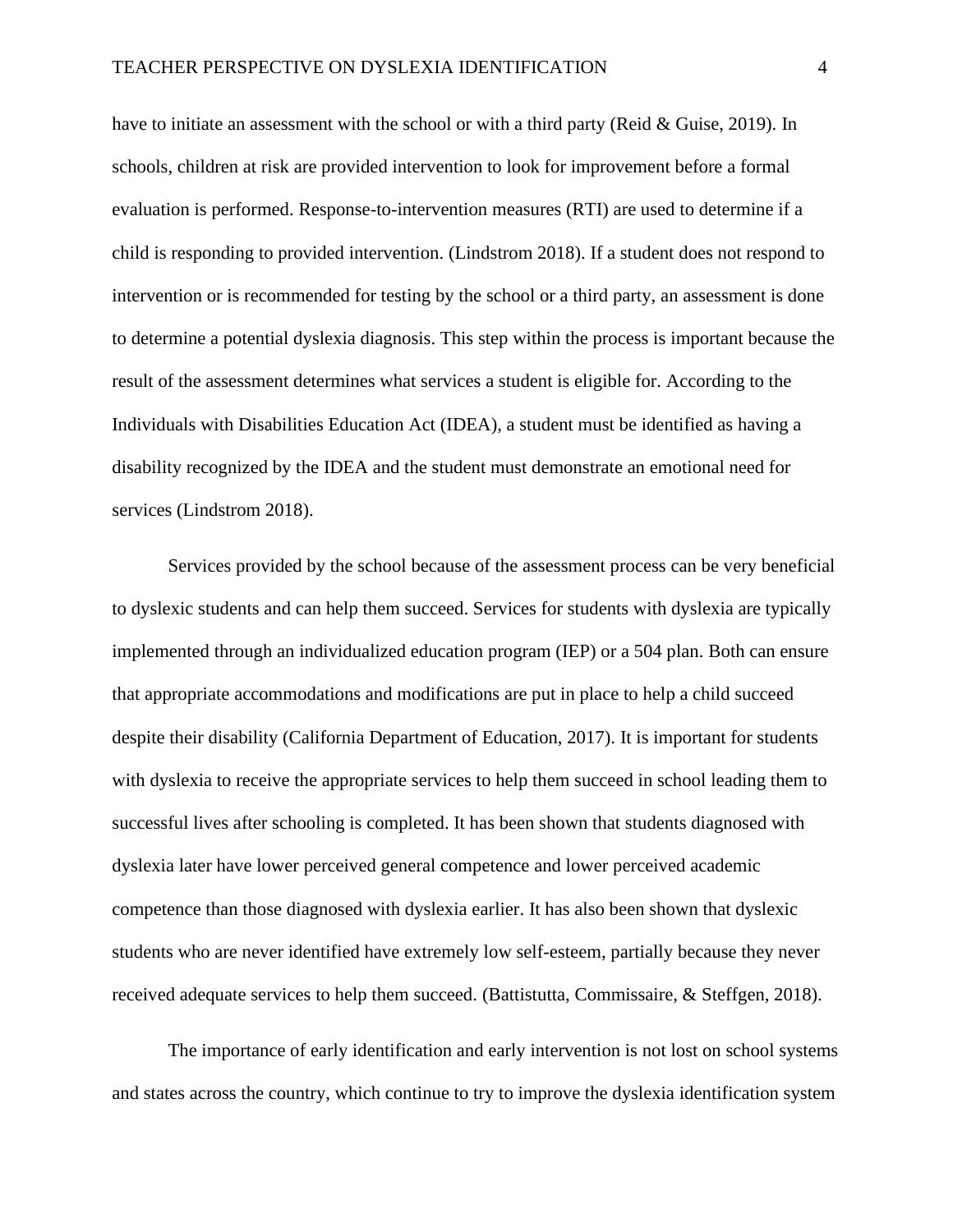and increase early intervention. There has been progress in identifying children who are at risk for reading difficulties through new measures to identify risk factors and the expanded use of RTI to track students' progress (Christo, Davis, & Brock, 2009). The state of Ohio facilitated a Dyslexia Pilot Project to help school districts across Ohio implement early identification and intervention measures of dyslexia, The evaluation suggested that students were positively responding to measures put in place from this project (Morrison, Collins, & Hawkins, 2016).

Early identification measures for dyslexia are not always effective. As of 2012, 13.4% of the student population had late-emerging reading disabilities or were late-identified (Catts, Compton, Tomblin, & Bridges 2012). Early identification measures either do not work for the portion of the population with late-emerging reading disabilities and for others the measures were simply not effective. Looking at implementations at the state level, it was found that in Texas and Arkansas, two states that had passed state legislation to improve the identification of dyslexia in public schools, there was no increase in the identification of specific learning disabilities and there was a low number of identified dyslexic students after the legislation was passed (Phillips & Odegard, 2012). Although some early identification implementations are likely more effective than others, new options need to be considered to effectively identify dyslexic students as early as possible.

Noticeably missing from literature on dyslexia identification is the utilization of general education teachers. General education teachers spend the most time with their students during the school day and would likely notice signs and risk factors associated with dyslexia to refer a student for further testing, if the teacher is educated about dyslexia. It has been suggested that teacher ratings may be a valid screening tool for dyslexia (Snowling, 2013), but little to no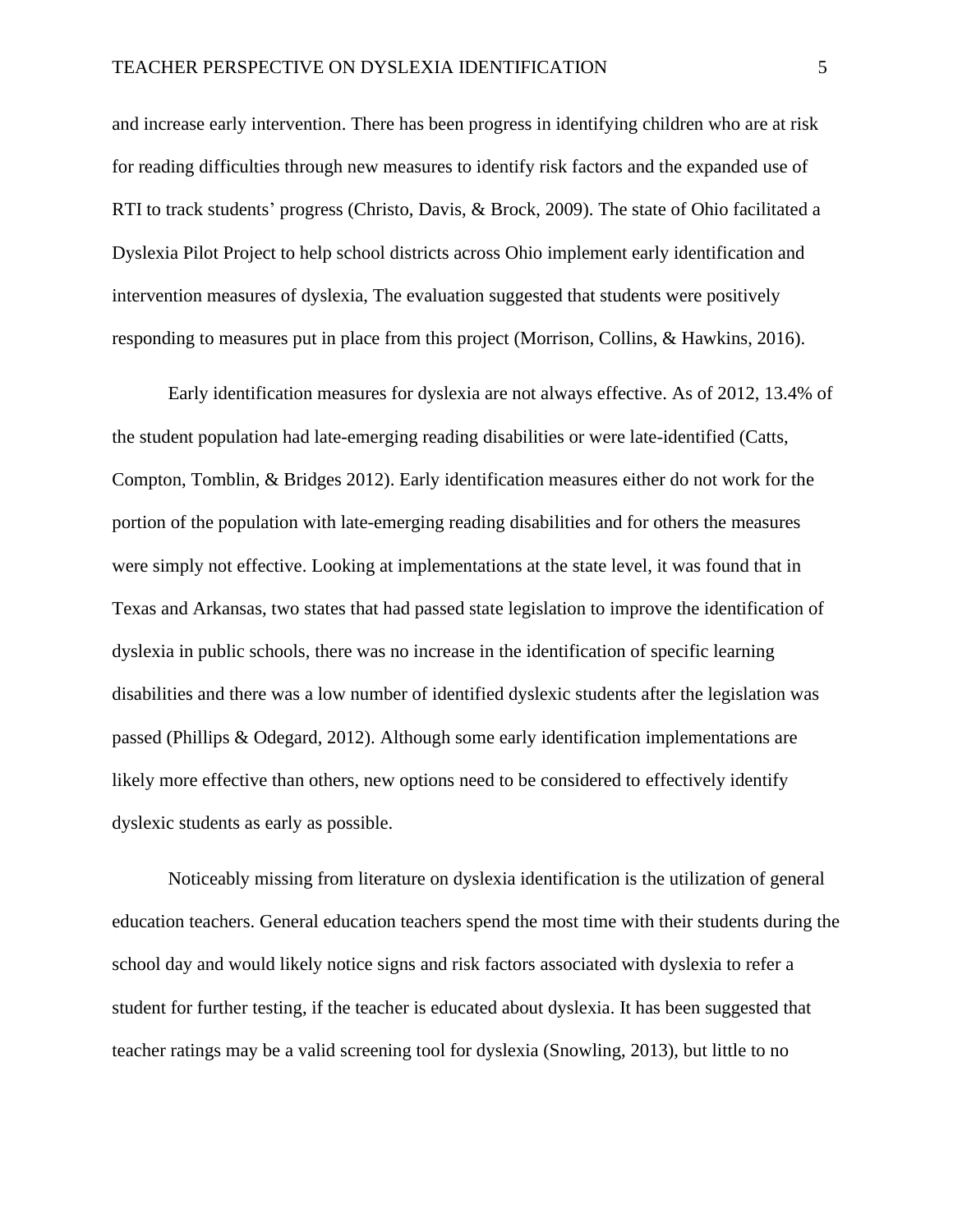further research has been done on the topic. A general education teacher administered screening test could be utilized to refer students for further assessment and potential dyslexia diagnosis.

This study was designed to survey general education teachers in Ohio to identify their familiarity with dyslexia signs and symptoms, to see how undiagnosed dyslexia may or may not affect their classroom, and to get their opinions on the potential usefulness of a teacher administered dyslexia screening test. General education teachers in grades third - eighth were to be recruited from public school districts in Ohio to take the survey. The results would determine the depth at which general education teachers in Ohio were knowledgeable about dyslexia, how much of a problem undiagnosed dyslexia causes for them in their classroom, and if a general education teacher administered screening test would be effective, all from the perspective of general education teachers. Since general education teachers spend so much time with their students, it was expected that they would see the value in a general education teacher administered screening test. While this study would to be able to directly impact policy on dyslexia identification, the hope was that it could add to the existing literature and provide a new perspective on the topic.

COVID-19 had a monumental impact on the implementation of this study. The sponsoring institution, Bowling Green State University (BGSU), moved to remote learning to combat the spread of COVID-19, which complicated the Institutional Review Board (IRB) approval process and close collaboration with advisors. The state of Ohio had K-12 schools first move to remote learning for three weeks, and continued to extend the remote learning until it was decided to have K-12 schools move to remote learning through the remainder of the school year. Discussion between the researcher and project advisors determined that appropriate response to the survey could not be obtained under these conditions. After consulting with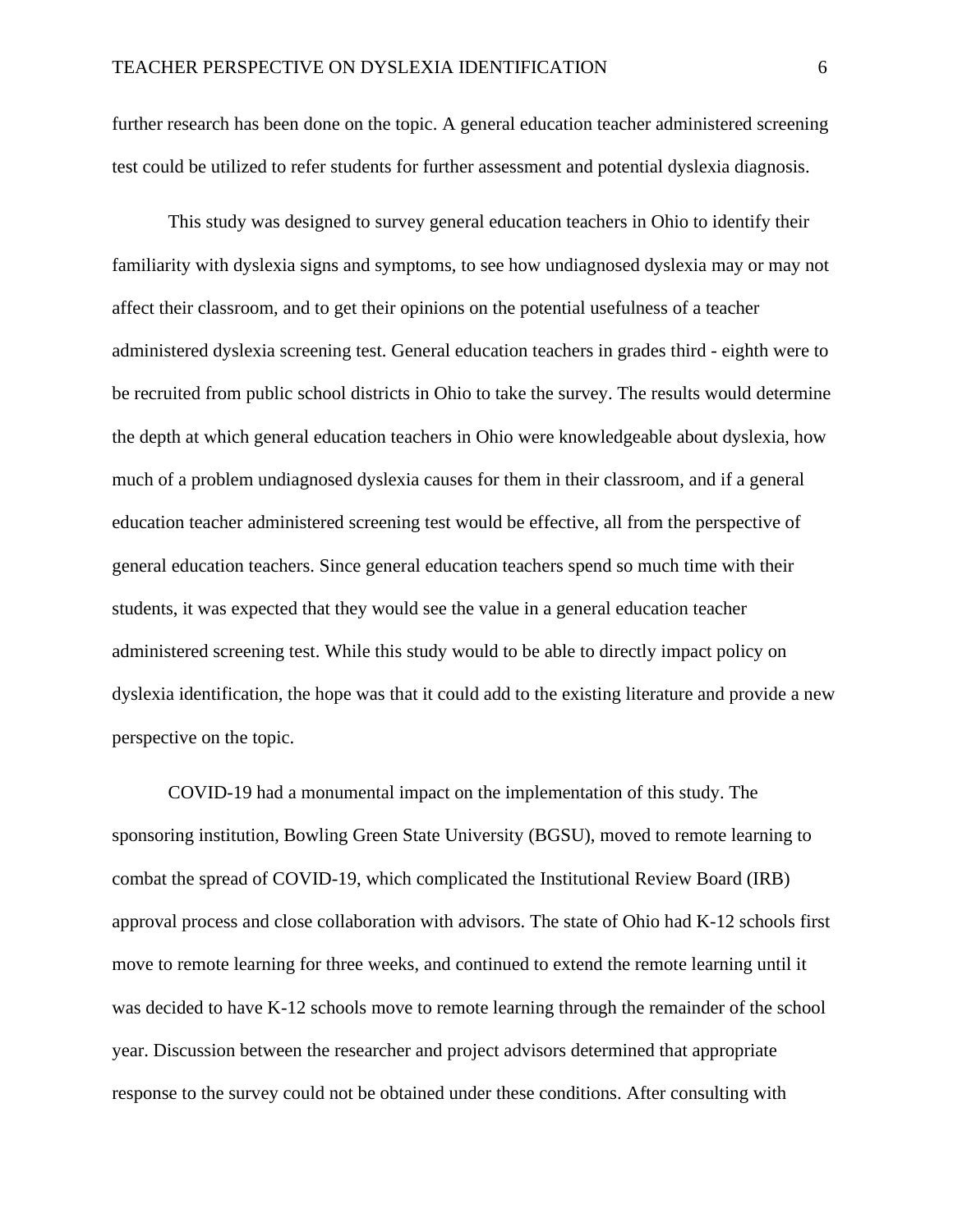project advisors and the BGSU Honors College, the following study is outlined as it would have been completed. Hopefully, this project can be replicated or used to inspire further research on this topic since it was unable to be completed as planned.

## **Materials and Methods**

The materials and methods that would have been used had the study been able to proceed according to plan are described.

### **IRB Approval**

Before moving forward with the study, IRB approval would have needed to be obtained. The IRB is the administrative and decision-making body having responsibility for review and approval of research involving human subjects (Institutional Review Board (IRB), n.d.). This study would have applied for "Exempt 1" review because the survey would be conducted in an accepted educational setting and would look at normal education practices. First, the primary researcher completed the CITI Program Course: Social and Behavioral Conduct of Research for appropriate Human Subject Review Board training. The certificate of completion can be viewed in Figure 1. To apply for IRB approval, an "Application for Approval of Research Involving Human Subjects" must be submitted. Access to the completed application that would have been submitted for this study can be found in Appendix. With the completed application, other important documents would need to be submitted. An Informed Consent Letter on official BGSU letterhead would need to be included to show the IRB that appropriate consent is being obtained. Access to this letter can be found in Appendix. The Recruitment Letter would also be submitted to the IRB approval. For this study, the Recruitment Letter would be the email that was sent with the survey attached to general education teachers. Access to the Recruitment Letter can be found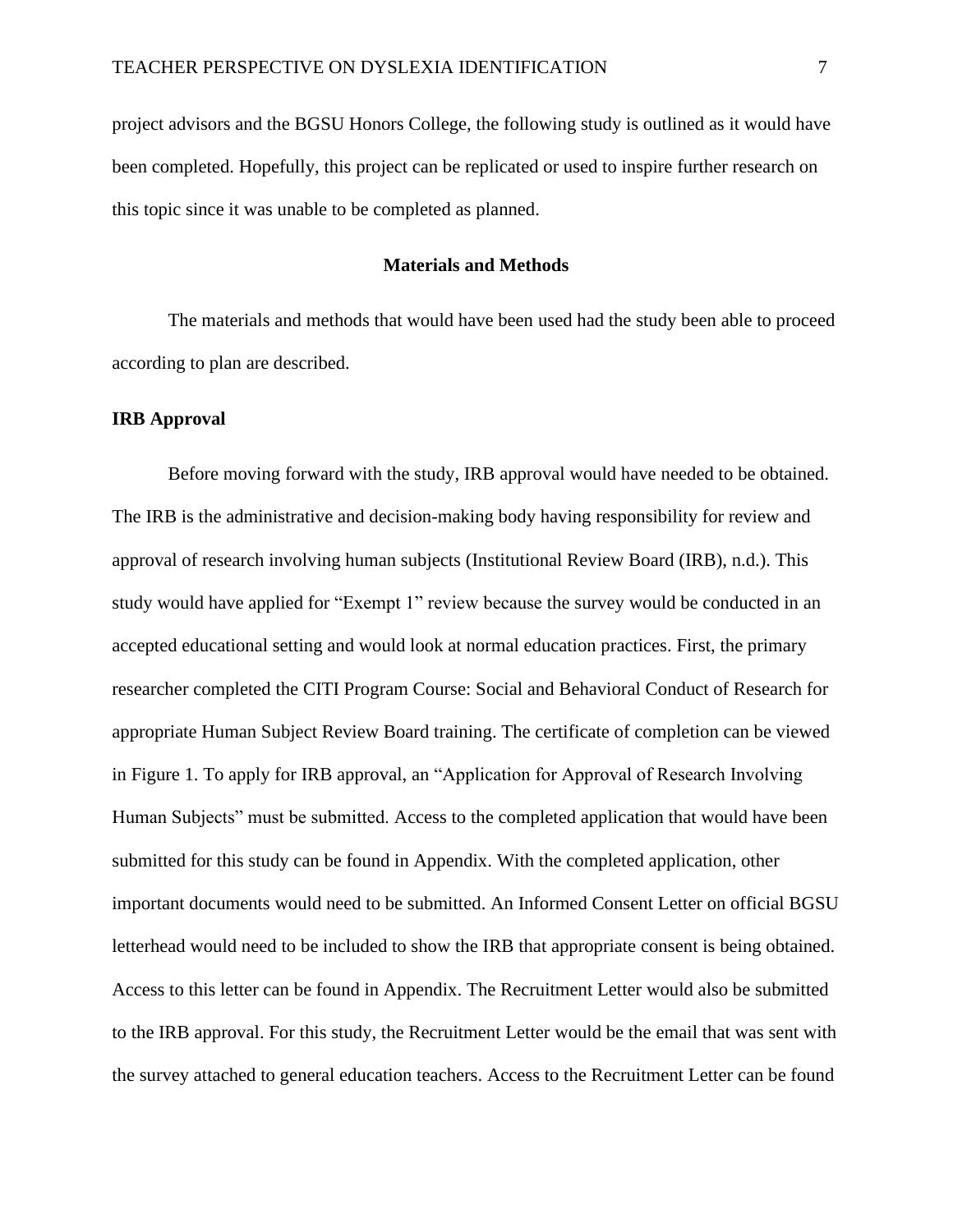in Appendix. Lastly, the survey questions would need to be submitted to the IRB for approval before being sent to participants. Access to the survey questions can be found in Appendix.

Due to COVID-19 and the altered timeline and format for the study, the IRB Application and submitted documents were not submitted to the IRB and IRB approval was not obtained. It is likely that through the IRB process on or more of the components for this study would have needed to be altered to obtain approval. The researcher would have made appropriate changes to obtain IRB approval before moving forward with the study.

# **Participants**

The population that was intended to be observed in this study was Ohio general education teachers currently teaching in grades third – eighth. This population was chosen because the researcher and the supporting institution are in Ohio, and the researcher is most familiar with the Ohio school system and policies. The grade range was chosen because third grade is when curriculum involving reading and comprehension intensifies, so student with dyslexia should have been identified before or in third grade to have the most success in future school. Eighth grade, in most school districts, is the grade before students move to high school, and entering high school with an unidentified learning disability is extremely challenging. This grade range is most significant when looking at unidentified dyslexic students, and a potential general education teacher administered screening test could be most useful in this grade range to interfere and identify students before they move on to higher grades.

Five hundred general education teachers' names and emails were collected from public information made available by school districts in Ohio. The goal was to receive responses from 100 participants. The website EducationBug is a public website that was used to ensure that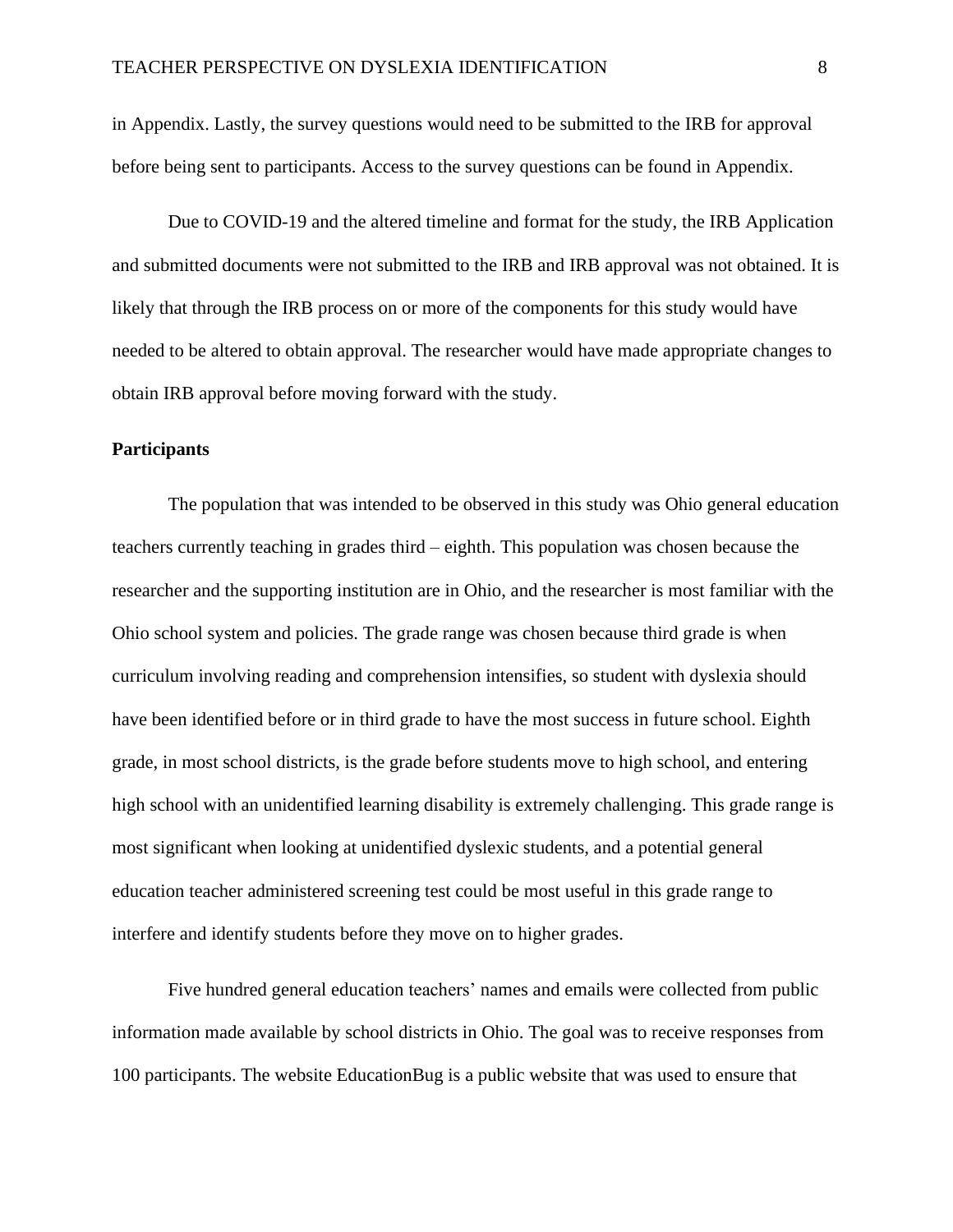school districts across Ohio were chosen. Once a school district was chosen, general education teachers names and emails were obtained through public sources provided by each school district. Fifty school districts across Ohio were chosen and 8-12 teachers from each school district were chosen to be recruited for this study. It was intended to have a fairly even split between the grade levels being surveyed. The recruitment list has not been included to ensure confidentiality (as it would have been if the study were executed to plan). Each participant would have been asked two demographic questions: "What school district do you teach in?" and "What grade do you teach?". These questions were not asked for identification purposes, but to categorize responses by Ohio region and grade level of educators to look for patterns.

Had the study been completed as planned, all participant information (name, email, and survey responses) would have been kept confidential on a password-protected computer in the password-protected Qualtrics server. The researcher would have been the only one to have access to the information.

#### **Survey**

The survey questions can be found in Appendix. The survey was developed using Qualtrics provided by BGSU. The survey would have been distributed by email to recruited general education teachers.

After consenting to participate in the study, participants would have been asked to provide the school district they teach in as well as the grade they currently teach. These demographic questions were not used for identification purposes, but rather with the intent of organizing responses by geographic region and grade level to look for patterns in responses. The survey then utilized multiple-choice questions, scaled questions, and open ended questions to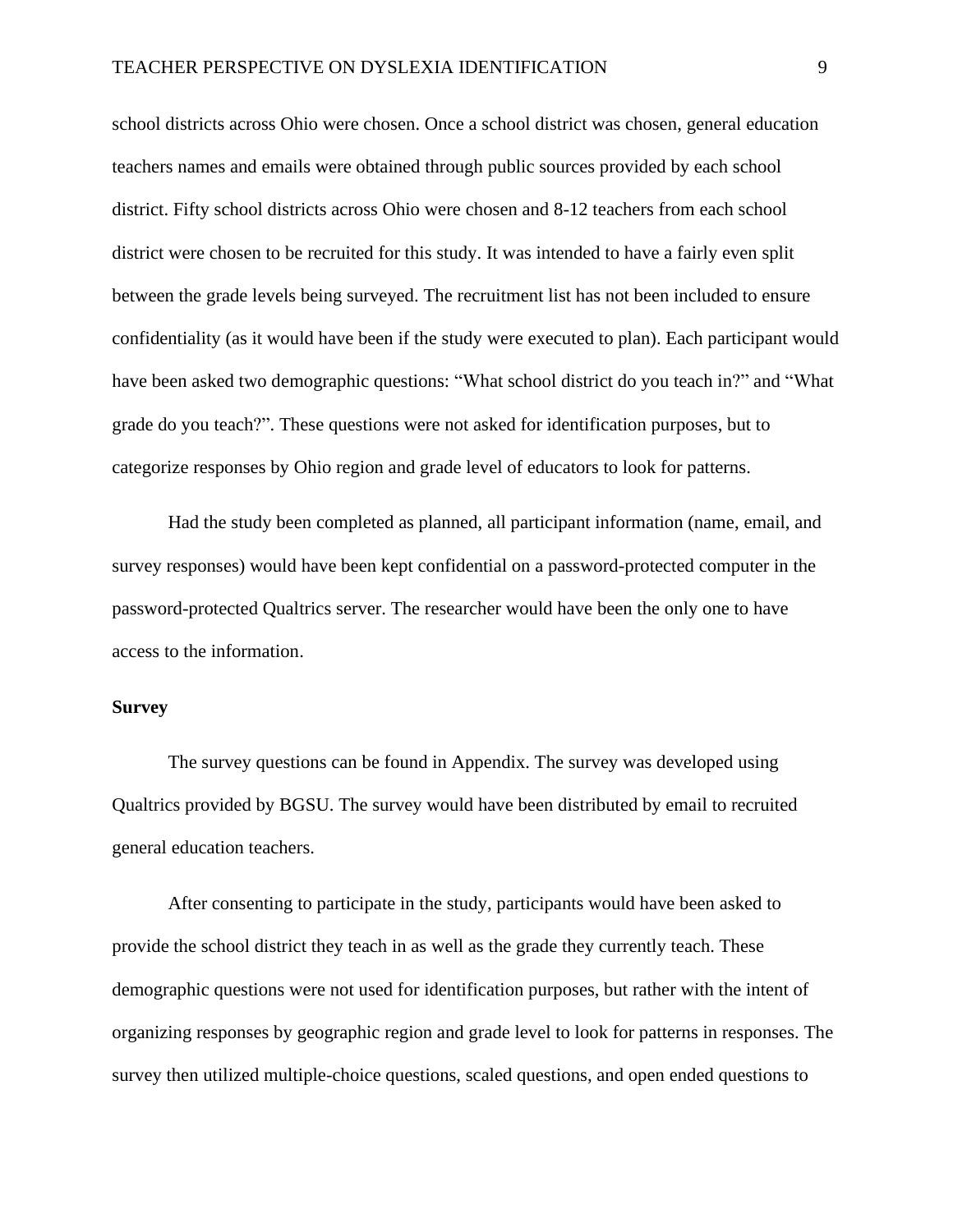gather the teachers' familiarity with dyslexia, their familiarity with the dyslexia identification system, the effect undiagnosed dyslexia may or may not have on the classroom, and their opinion on the potential effectiveness of a general education teacher administered screening test. There was up to thirteen questions in the survey and was estimated to take 10-15 minutes. Results from the survey would have been recorded in Qualtrics.

# **Procedure**

After submitting and receiving IRB approval, the survey would have been sent by email to the five hundred recruited general education teachers. The Recruitment Letter would have been the body of the email, the Informed Consent Letter would have been attached to the email, and the survey would have been linked in the body of the email. Two weeks after the initial email had been sent, a reminder email with the same attachments and links would be sent to the recruits to remind them about the survey. Four weeks after the initial email had been sent, the second and final reminder email with the same attachments and links would be sent to the recruits. The survey would remain live for one more week. A draft of the Reminder Email can be found in Appendix. The survey would then be closed, and the results would have been analyzed to attempt to draw conclusions from the survey.

# **Results**

Due to COVID-19 and the adjustments made to both BGSU's school year and the K-12 school year, there are no results for this survey as it could not be administered. The goal of the survey was to receive one hundred or more responses. The responses would have been recorded in Qualtrics. Once the survey was closed and no longer accepting responses, the analysis of the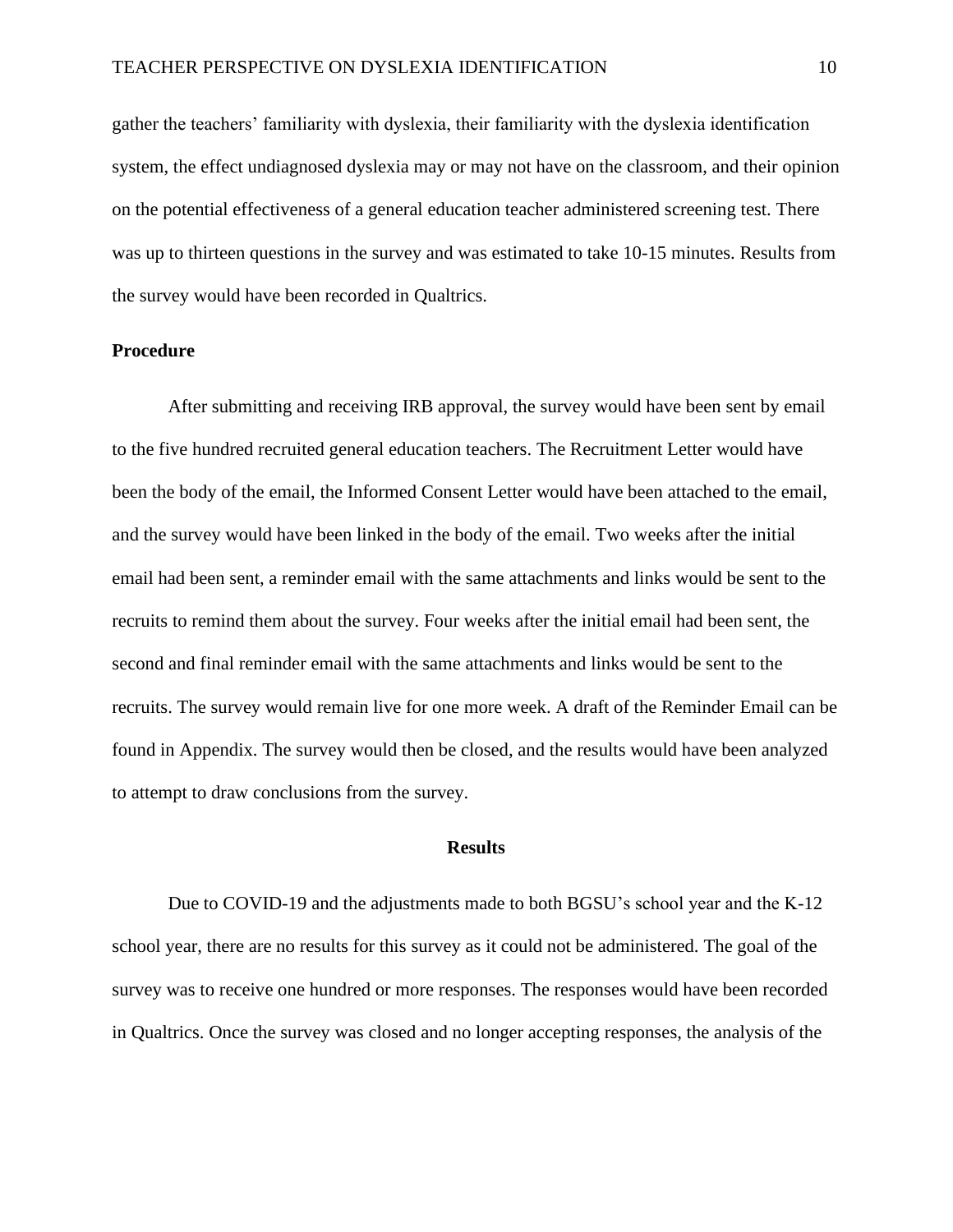responses could have begun. Statistical Analysis System (SAS) is a statistical program provided by BGSU. SAS would have been used to complete the statistical analyses of the results.

For the multiple-choice and scaled questions, the results would have been broken down into percentages for each answer and compared to analyze the views of the overall sample. SAS would be useful in creating pie charts to show the results. The open-ended questions would have been categorized based on topic or viewpoint, and the responses could have been compared in a pie chart or bar graph created in SAS. T-tests would have been utilized to compare the differences in groups based on geographic region and grade level taught. The t-tests are used to see how significant differences between groups are. Running t-tests in SAS would have been useful to compare the responses between the difference groups that would have been broken down.

If the Spring Semester and this study had been able to be completed as normal, resources at BGSU, such as the advisors for this study, would have been utilized to ensure that the appropriate analyses were being completed on this data. It is likely that more in depth and descriptive tests could have been run through SAS to analyze the data, but it is difficult to know which processes would have been best without having any data.

# **Discussion**

This study was created to fill a gap in the literature on dyslexia identification and general education teacher's perspective on this process, and to see if general education teachers would find a general education teacher administered screening test useful. It was hypothesized that general education teachers would find a general education teacher administered screening test beneficial, because general education teachers are spending the most time with the students each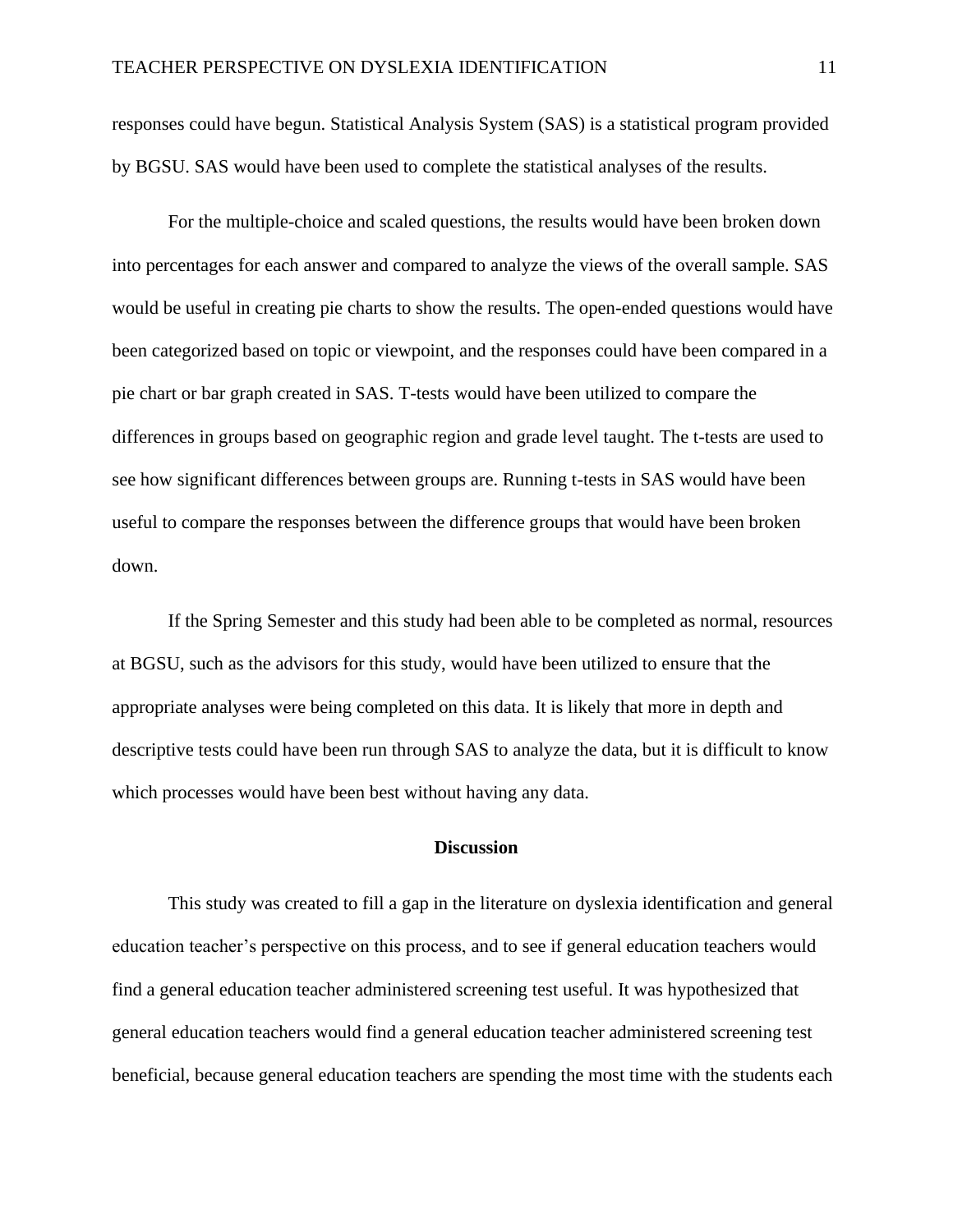day, and would likely be the first to notice risk factors and signs of dyslexia in their students. A general education teacher administered screening test for dyslexia has the potential to benefit the dyslexia identification system. A simple test that could be administered by a teacher to a student during a break in the school day is an easy first step to be added to this process. If a teacher notices reoccurring dyslexia signs or prominent risk factors for dyslexia in a student, they could administer the test and the score can be passed along the intervention department to determine if further testing should be done. In theory, this process could help decrease the amount of latediagnosed or undiagnosed dyslexic students that struggle through school every day.

Each group of questions on this survey was designed to help show the need for a screening test of this kind and to prove that it could be developed in utilized in the current school system. The first group of questions asked the general education teachers to rate their familiarity with dyslexia as a disorder and the identification process of dyslexia. This group of questions was necessary to show whether general education teachers have the knowledge, as well as the confidence in their knowledge, to be able to identify signs and risk factors of dyslexia in their classroom. Their knowledge of the dyslexia identification system was also to be collected to know if their opinions on the effectiveness of the current system was based on understanding of the process, or confusion of the process.

The second group of questions asks general education teachers if they had suspected one or more students to have had unidentified dyslexia in their classroom throughout their teaching career. The questions then ask to what degree undiagnosed dyslexia had affected their classroom and teaching style. These questions are important for this study because it would show the need for a change in the system. If teachers responded and said that undiagnosed dyslexia had a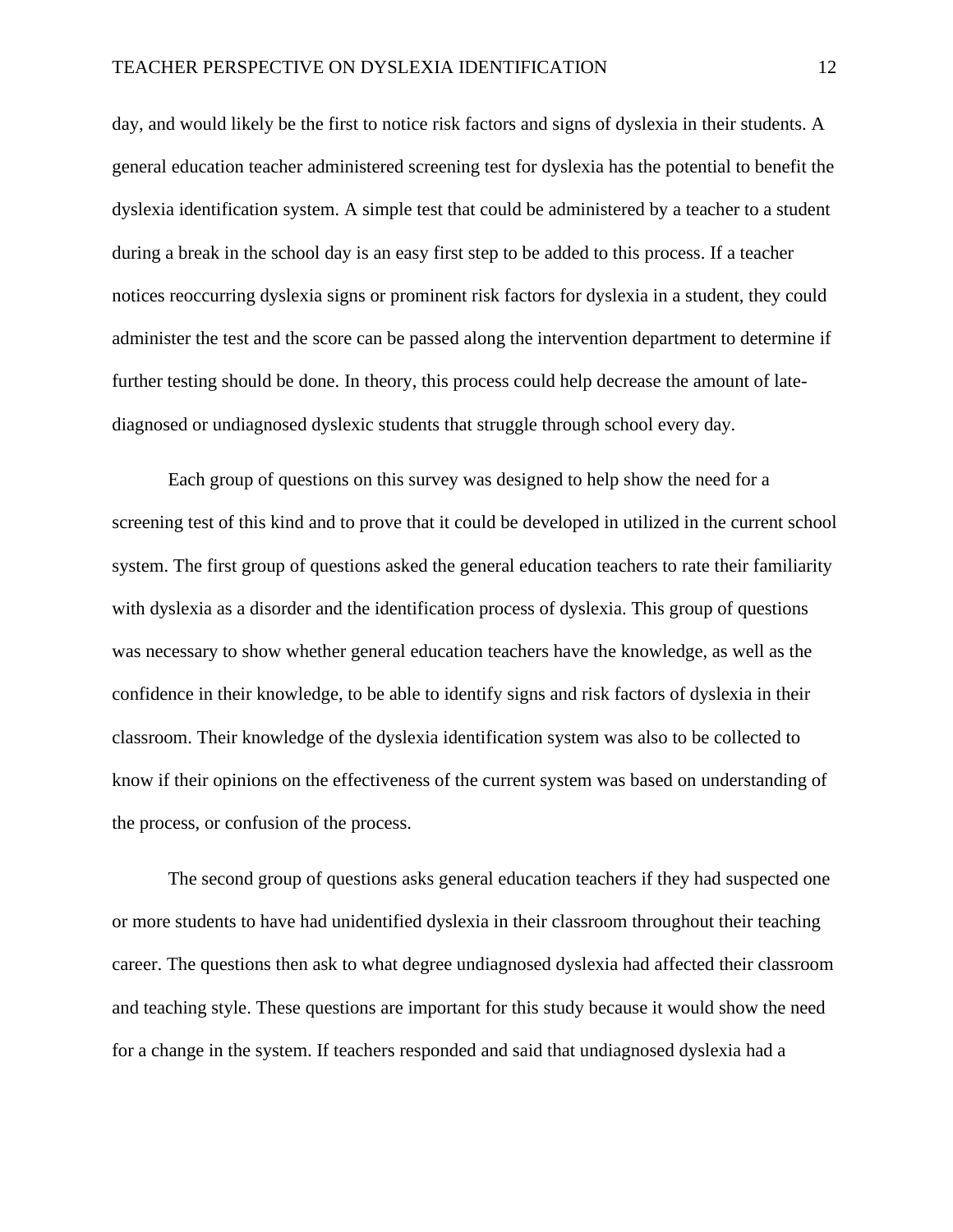significant impact in their classroom, it would show that the current system is not as effective as it could be, and the process should change to improve it.

The third group of questions asks general education teachers their thoughts on a general education teacher administered screening test for dyslexia. These questions are the most important for this study. These questions would show if this proposed solution for unidentified dyslexia in the school system would be effective or not. If general education teachers believed this type of screening test could be beneficial in identifying undiagnosed dyslexic students, that information should be taken seriously and should inspire further research and development on this topic. Again, the value of general education teachers is that they spend so much time with their groups of students and can see firsthand what signs and risk factors are prevalent in the classroom.

The goal of the study was to try to research one possible solution to the problems in the dyslexia identification process. It is not to say that is process is completely ineffective, but since there is still a significant portion of students with dyslexia who are late-diagnosed or undiagnosed (Catts, Compton, Tomblin, & Bridges 2012) it is clear that more can be done to improve the process. Students, despite any disorder or disability they may have, should be able to go to school and have the accommodations and support they need to succeed. This study was designed to look at a way to make this even more possible by including general education teachers in the process.

#### **Conclusion**

While this study could not be executed due to COVID-19, this study overview still has significance for the dyslexia identification topic. This study could easily be replicated by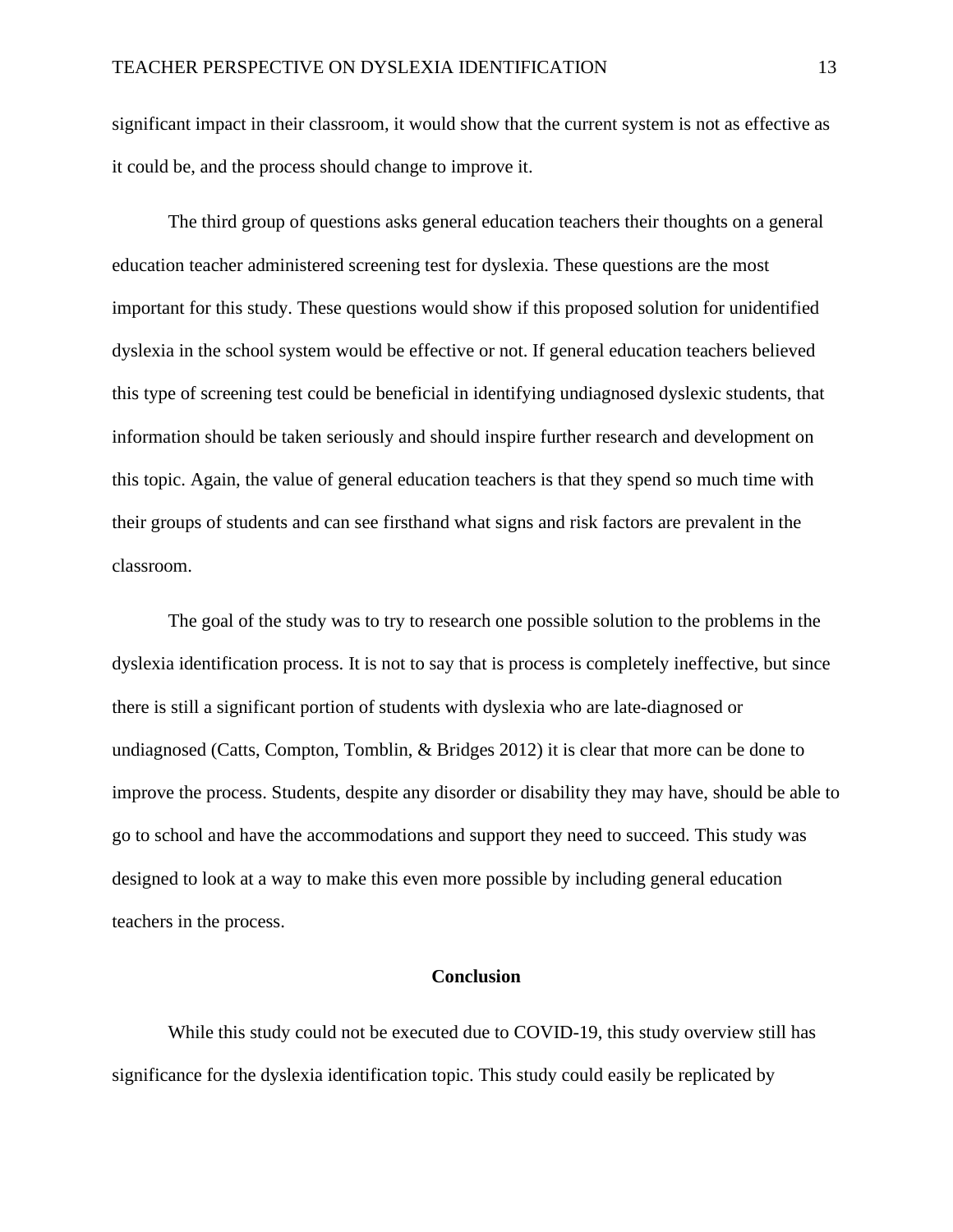researchers with greater resources and expertise in this field. This study overview could even inspire others to create their own survey or study. The direction that schools and intervention programs will take in the future is unknown, but this study has hopefully inspired the inclusion of general education teachers into conversations on the dyslexia identification process, and possibly inspired research into novel processes for identifying undiagnosed dyslexic students to help them succeed.

#### **Acknowledgements**

The author would like to thank the BGSU Honors College for providing students the opportunity to research topics they are passionate about and develop important skills through the Honors Project. The author would like to thank her advisors, Dr. David Hampton and Dr. Meagan Docherty, for being so flexible during this time and offering helpful advice and support. Lastly, the author would like to thank her younger sister Molly Ewry for inspiring this project and for being a determined student.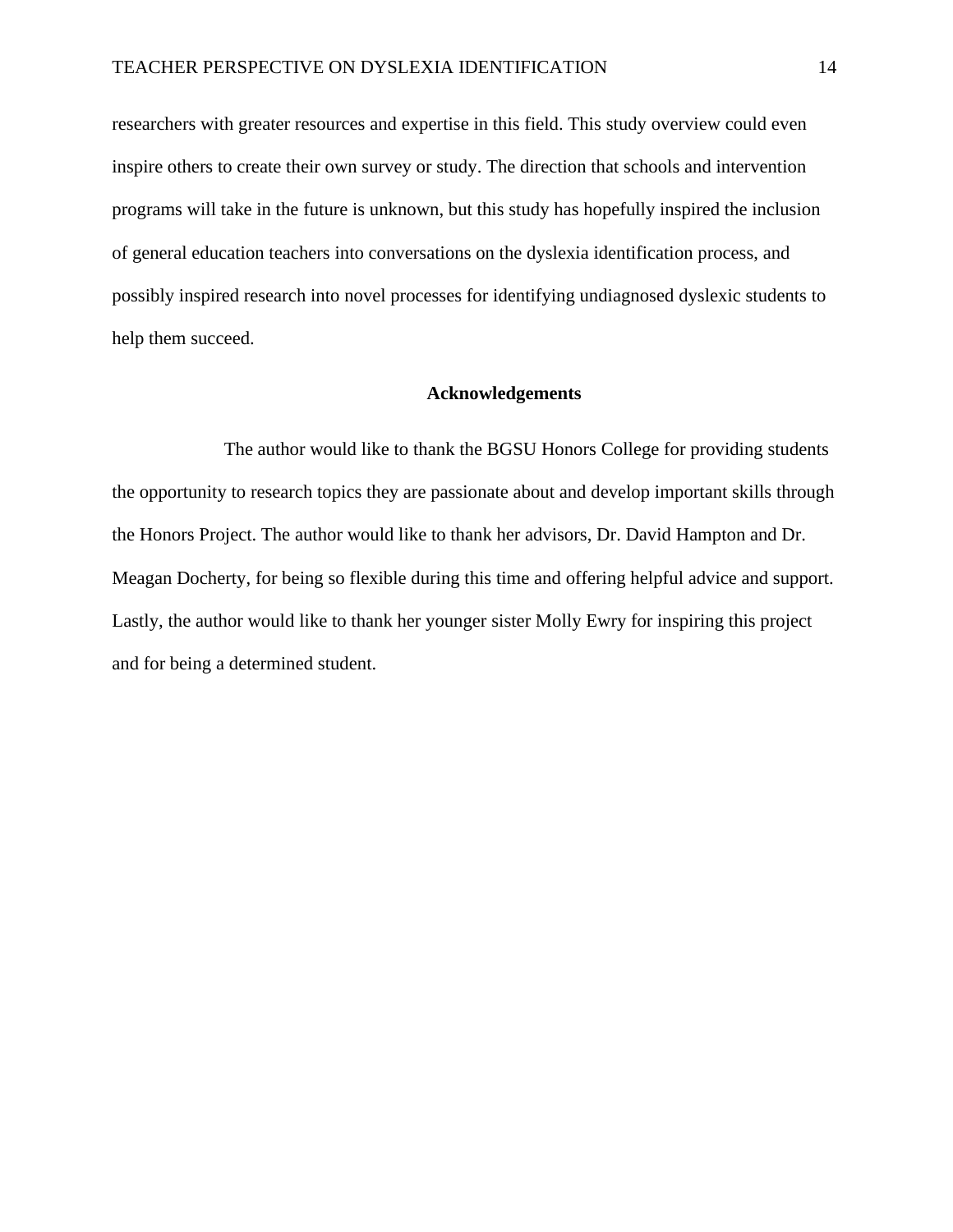### **References**

- Battistutta, L., Commissaire, E., & Steffgen, G. (2018). Impact of the Time of Diagnosis on the Perceived Competence of Adolescents With Dyslexia. *Learning Disability Quarterly*, *41*(3), 170–178. https://doi-org.ezproxy.bgsu.edu/10.1177/0731948718762124
- California Department of Education. California Dyslexia Guidelines. (2017). Retrieved from https://www.cde.ca.gov/sp/se/ac/documents/cadyslexiaguidelines.pdf.
- Cassidy, B., & Cassidy, L. (2019). Early screening and intervention for students with dyslexia. State Education Standard, 19(2), 28.
- Catts, H. W., Compton, D., Tomblin, J. B., & Bridges, M. S. (2012). Prevalence and Nature of Late-Emerging Poor Readers. *Journal of educational psychology*, *104*(1), 10.1037/a0025323. doi:10.1037/a0025323
- Christo, C., Davis, J. M., & Brock, S. E. (2009). *Identifying, assessing, and treating dyslexia at school* (1. Aufl. ed.). US: Springer-Verlag. doi:10.1007/978-0-387-88600-8

EducationBug. (n.d.). Retrieved from http://www.educationbug.org/

- Handler, S. M. (2016). Dyslexia. *Contemporary Pediatrics*, *33*(8), 18–23. Retrieved from http://search.ebscohost.com.ezproxy.bgsu.edu/login.aspx?direct=true&db=rzh&AN=117 431107&site=ehost-live&scope=site
- Institutional Review Board (IRB). (n.d.). Retrieved from https://www.bgsu.edu/researcheconomic-development/office-of-research-compliance/institutional-review-board.html
- Lindstrom, J. H. (2019). Dyslexia in the schools: Assessment and identification. *TEACHING Exceptional Children, 51*(3), 189-200. doi:10.1177/0040059918763712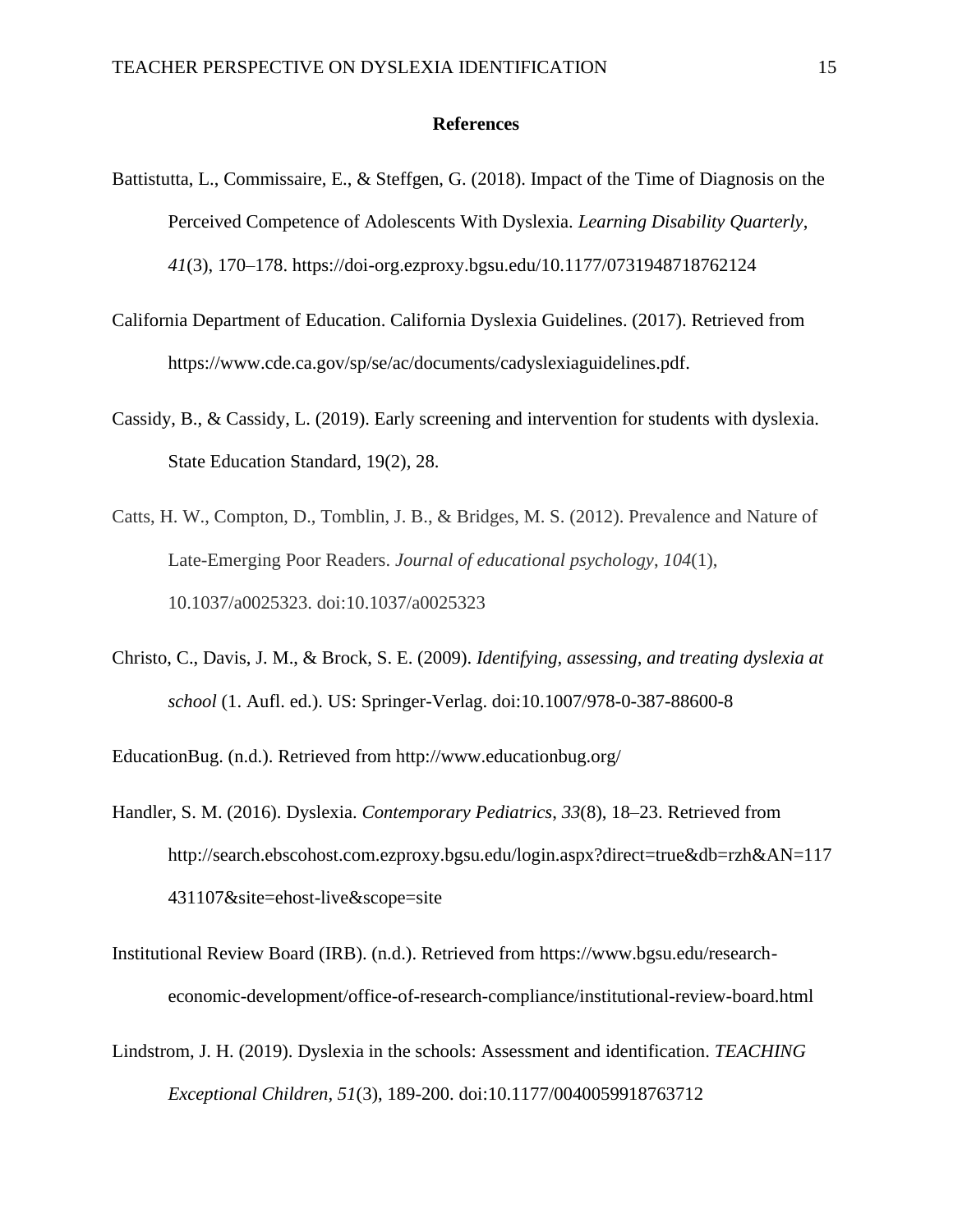Phillips, B., Odegard, T., Phillips, B. A. B., & Odegard, T. N. (2017). Evaluating the impact of dyslexia laws on the identification of specific learning disability and dyslexia. *Annals of Dyslexia*, *67*(3), 356–368. https://doi.org/10.1007/s11881-017-0148-4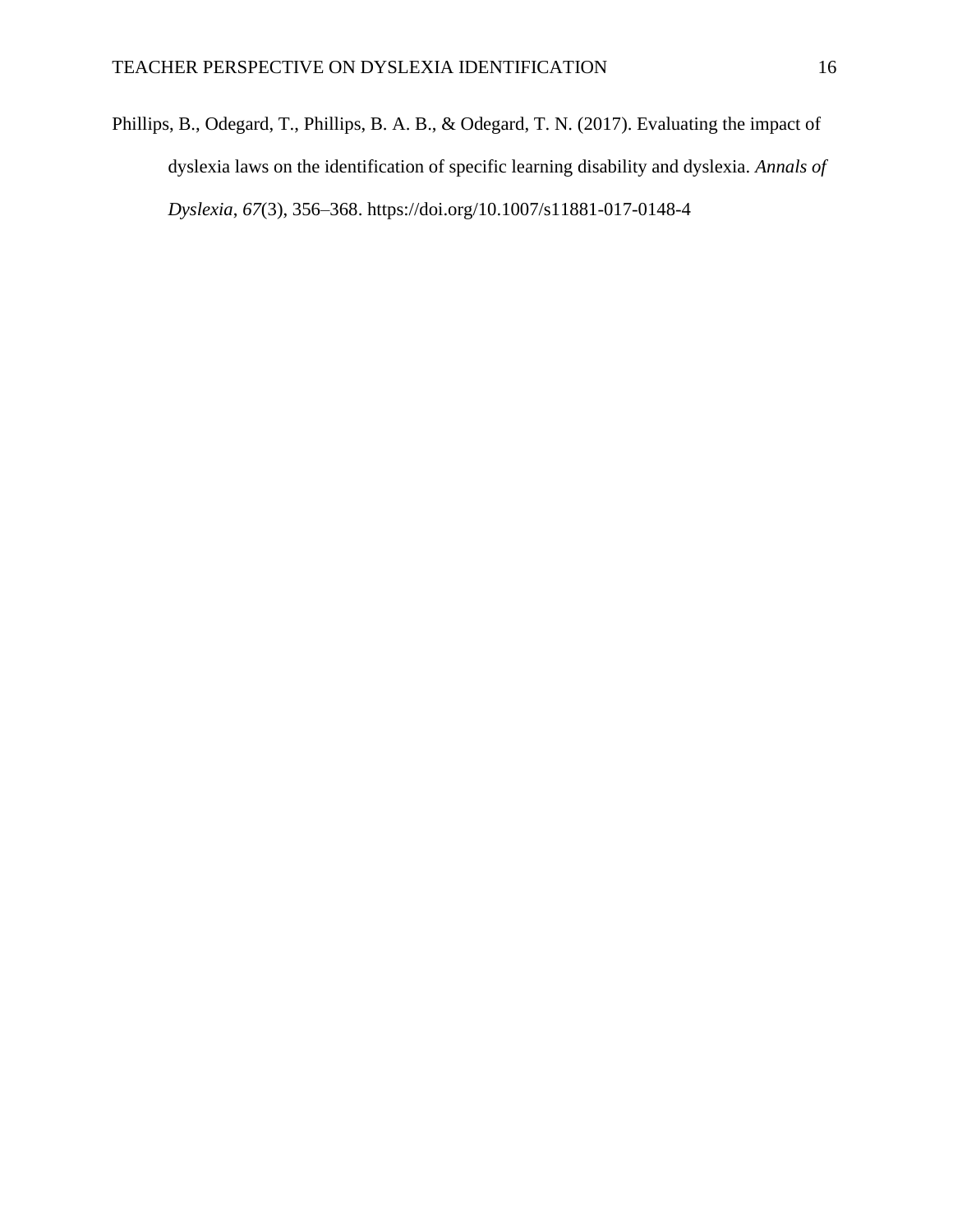# Appendix

Figure 1: Human Subject Research Training Program Certificate

| <b>EXPROGRAM</b><br>This is to certify that:<br><b>Emily Ewry</b>                                                                                                               | Completion Date 25-Feb-2020<br><b>Expiration Date</b><br>N/A<br>Record ID<br>35118851 |
|---------------------------------------------------------------------------------------------------------------------------------------------------------------------------------|---------------------------------------------------------------------------------------|
| Has completed the following CITI Program course:                                                                                                                                |                                                                                       |
| Social and Behavioral Responsible Conduct of Research (Curriculum Group)<br>Social and Behavioral Responsible Conduct of Research (Course Learner Group)<br>$1 - RCR$<br>Stage) |                                                                                       |
| Under requirements set by:                                                                                                                                                      |                                                                                       |
| <b>Bowling Green State University</b>                                                                                                                                           | Collaborative Institutional Training Initiative                                       |
| Verify at www.citiprogram.org/verify/?wc363326c-fc96-48b8-853c-7dffb9b488a1-35118851                                                                                            |                                                                                       |

Completed Application for Approval of Research Involving Human Subjects:

[https://drive.google.com/file/d/1j\\_LQuFQVX5SU5bAuI8C85eL5nVFXZFb2/view?usp=sharing](https://drive.google.com/file/d/1j_LQuFQVX5SU5bAuI8C85eL5nVFXZFb2/view?usp=sharing)

Completed Informed Consent Letter:

<https://drive.google.com/file/d/1orqj03s2BrVkUSaxyrhkhMVYUkAWUc7X/view?usp=sharing>

Completed Recruitment Letter for Email:

<https://drive.google.com/file/d/1oZT-4rei-KdSWKN4yzzB1USZlxeQV3E4/view?usp=sharing>

Completed Survey Questions Downloaded from Qualtrics:

<https://drive.google.com/file/d/1eMo4tCtcIcl6MQlbwkvXmGma5F8DzceK/view?usp=sharing>